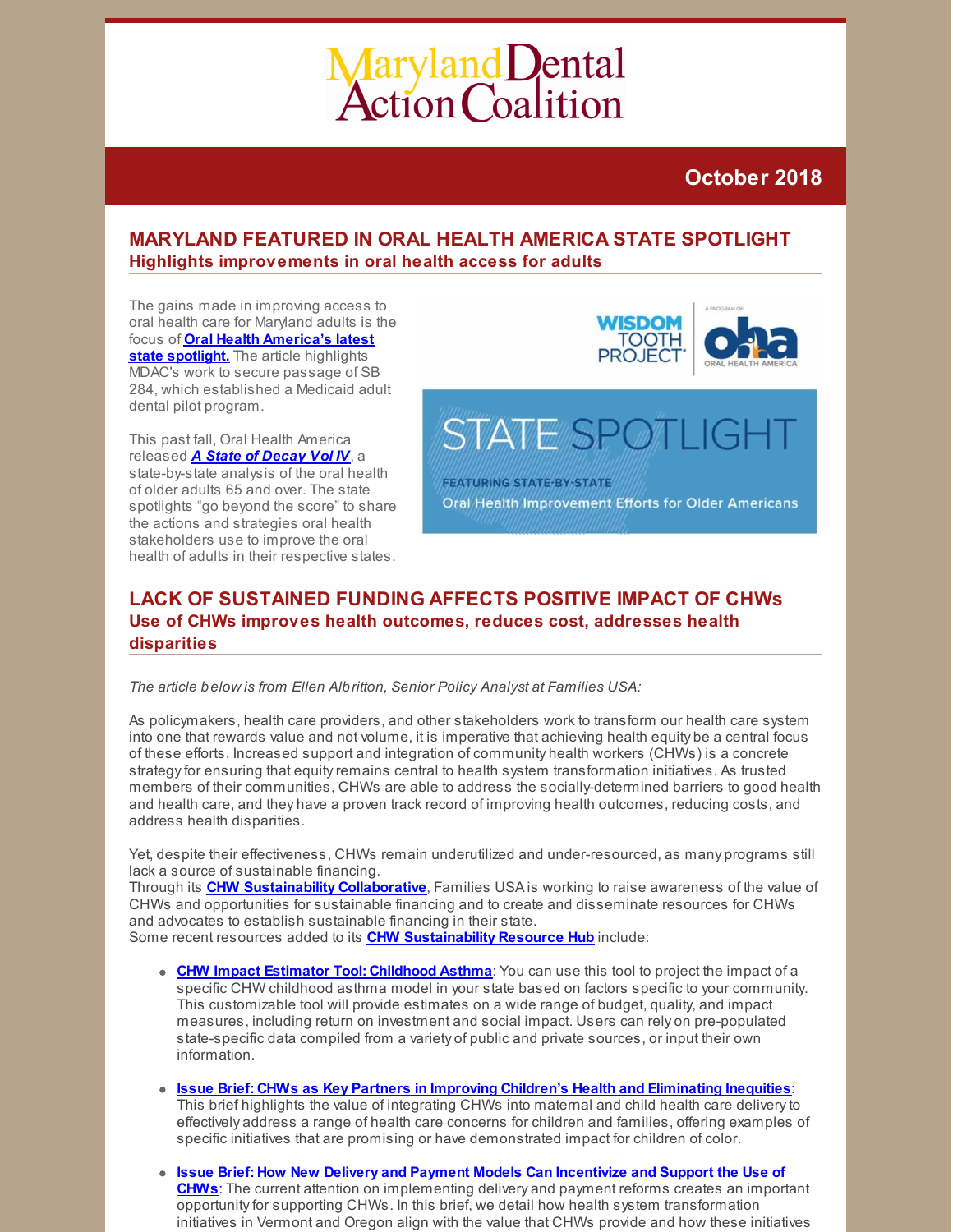can incentivize CHW integration.

You can find all of Families USA's resources on the **CHW [Sustainability](https://familiesusa.org/community-health-worker-collaborative-resource-hub) Resource Hub**. If you would like to learn more about or join the CHW Sustainability Collaborative, email **[CHWCollaborative@familiesusa.org](mailto:CHWCollaborative@familiesusa.org)**.

# **COUNTY MOUTH GUARD PROGRAM HELPS PREVENT ORAL INJURIES Free mouth guards provided to more than 2,000 Montgomery County youth**



Although dental injuries due to falls or sports injuries are relatively common, public health dental clinics do not have the resources to treat them. Troubled bythe number of youth she saw come into the clinic with broken teeth, Beth McKinney, a registered dental hygienist with the Montgomery County Department of Health and Human Services, decided to do something about it.

McKinney knew that mouth guards could prevent many of the injuries she saw in her clinic, but those purchased in sporting goods stores or that come with sports equipment often do not fit

properly and are uncomfortable, so they are not used. Private dentists make custom mouth guards, but often charge more than many patients can afford. Since fitting a mouth guard does not require a dentist and the material cost is low, McKinney wanted to make mouth guards in the dental clinic, but the county simply did not have the money to purchase the needed equipment.

In 2014, McKinney applied for – and received - a grant from the Maryland Department of Health and Mental Hygiene. Six months later, with a model trimmer, vacupress, electric trimming knife, electric hand piece and alginate trays in hand, a county mouth guard program was born.

McKinneyreached out to school nurses, many of whom would call her when one of their students had a toothache, to make them aware that she would make mouth guards free of charge. She attended high school health fairs and met with coaches and sports teams. She ordered posters on the importance of mouth guards from the National Academy of Sports Dentistryto post in schools, boxing gyms, lacrosse stores and other sports venues in the county. She created brochures about the program and distributed them to school nurses, coaches, and at health fairs.

Before long, McKinney was going into schools and making mouth guards on site. The school would provide space in the health rooms, a sink, and manage the schedule and permission slips. McKinneycan typically make about 20 mouth guards per hour. All those who get a new mouth guard also get instruction and a brochure on how to care for it properly.

Celeste Amadei, a school nurse at Kennedy High School, first heard about the mouth guard program during a team meeting. She discussed it with the coaches and athletic director, and one coach in particular loved the idea, so Amadei arranged for McKinneyto come to the school.



"It's a valuable service for the football players and other sports," Amadei said. "The kids loved it. The mouth guards were made right away, and the kids loved picking out the colors." McKinney has made mouth guards at the school for the past three years, and Amadei is hoping the new athletic director will encourage all the coaches to have their teams participate in the program.

Lynn Matheson Graham, a school nurse at Wheaton High School, said "We had 17 student athletes who got mouth guards last year. We did this to educate the coaches so they will refer students" to the program.

Four years on, the program continues to grow. McKinney has made free mouth guards for high school students; boxers; ice hockey, football and lacrosse players; martial artists and skateboarders, often in school or team colors. She does the impressions in the school health room, a bathroom at the gym, or anywhere there is a sink. To date, she has provided free mouth guards to more than 1,500 Montgomery Countyyouth, and helped prevent countless injuries.

For further information on how you can start a mouth guard program in your county, e-mail Beth McKinney at **[Beth.McKinney@montgomerycountymd.gov](mailto:Beth.McKinney@montgomerycountymd.gov)**.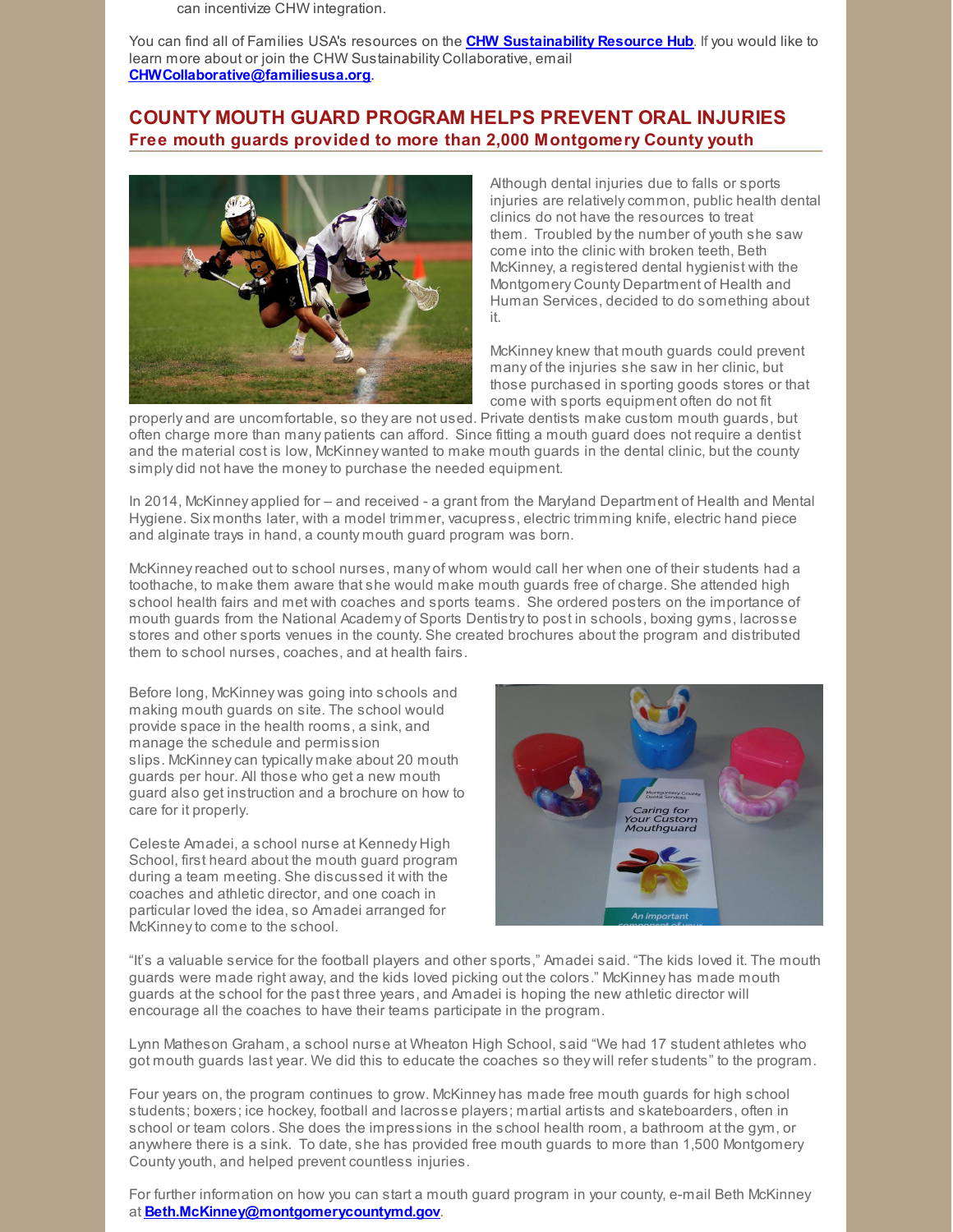# **REGISTER NOW FOR 9TH ANNUAL AVA ROBERTS SEMINAR Registration now open for November 30th event**

The 9th Annual Ava Roberts Advanced Pediatric Dentistry Seminar, sponsored bythe Maryland Department of Health, Office of Oral Health and the Maryland Dental Action Coalition, will be held November 30 from 8:00 AM to 4:00 PM at the Twin Oaks Ballroom in Clarksville. The seminar, targeted to dental public health professionals, staff, and students, will include sessions on proper prescription writing and drug disposal, access to treatment and recoveryservices, infection control, and the new Medicaid dental benefit for dual eligible adults. Advance registration is required. **[Click](https://www.eventbrite.com/e/9th-annual-ava-roberts-advanced-pediatric-dentistry-seminar-tickets-51418282467) here** to view the agenda or to register.

# **SUGAR FREE KIDS MARYLAND, HORIZON FOUNDATION RECEIVE AWARD Recognizes work to promote healthy choices, reduce sugary drink consumption**

The National Forum for Heart Disease and Stroke Prevention awarded the Horizon Foundation and Sugar Free Kids Maryland its 2018 Public Policy Award for their work to promote healthychoices and reduce sugary drink consumption in Maryland.

Sugar Free Kids Maryland's advocacy efforts led to the passage of the Baltimore City Kids' Meal Bill, which ensures that the default drink options for all restaurants kids' meals in Baltimore City are water, milk, 100 percent fruit juice, or sparkling and flavored water without added sweeteners. Sugar Free Kids also worked to increase healthysnack and drink options in vending machines in public parks and facilities and require childcare facilities to serve healthy drinks to students, part of their initiative to protect children from chronic disease.

The Horizon Foundation, a founding partner of Sugar Free Kids Maryland, is the state's largest independent health philanthropy. The Foundation's Howard County Unsweetened, a community-wide policy and awareness campaign, led to a 20 percent decline in local soda sales. The Horizon Foundation also worked to pass the state's first healthyvending law and to improve the wellness policy and school lunch program in the county.

# **HOW TO CHOOSE AN ORAL HEALTH PLAN DURING OPEN ENROLLMENT Guide explains plans and how to choose the one that works best for you**

The open enrollment period for marketplace coverage has begun. Since dental coverage is often sold separatelyfrom a family's health coverage, choosing an oral health plan can be confusing. To help you help families find pediatric dental cover[a](https://familiesusa.org/product/buying-childrens-dental-coverage-through-marketplace)ge that works best for them, Families USA and Children's Dental Health Project have updated their **[guide](https://familiesusa.org/product/buying-childrens-dental-coverage-through-marketplace)** to buying children's dental coverage.

The guide explains the oral health plans people are likelyto find and how to choose the one that works best for their family. To help families choose a pediatric oral health plan in their state's marketplace, read and share **Buying Children's Dental Coverage Through the [Marketplace.](https://familiesusa.org/sites/default/files/product_documents/Health Insurance Basics_Chosing_BuyingChildrensDental_101818.pdf)**

# **NATIONAL RURAL HEALTH DAY NOVEMBER 15**

**Celebrates work to improve health outcomes; highlights challenges in rural areas**



Rural communities are wonderful places to live and work, which is why over 60 million people – nearly one in five Americans – call them home. These small towns, farming communities and frontier areas are places where neighbors know each other, listen to each other, respect each other and work together to benefit the greater good. They are also some of the best places to start a business and test your "entrepreneurial spirit." These communities provide the rest of the country with a wealth of services and commodities, and they are the economic engine that has helped the United States become the world economic power it is today.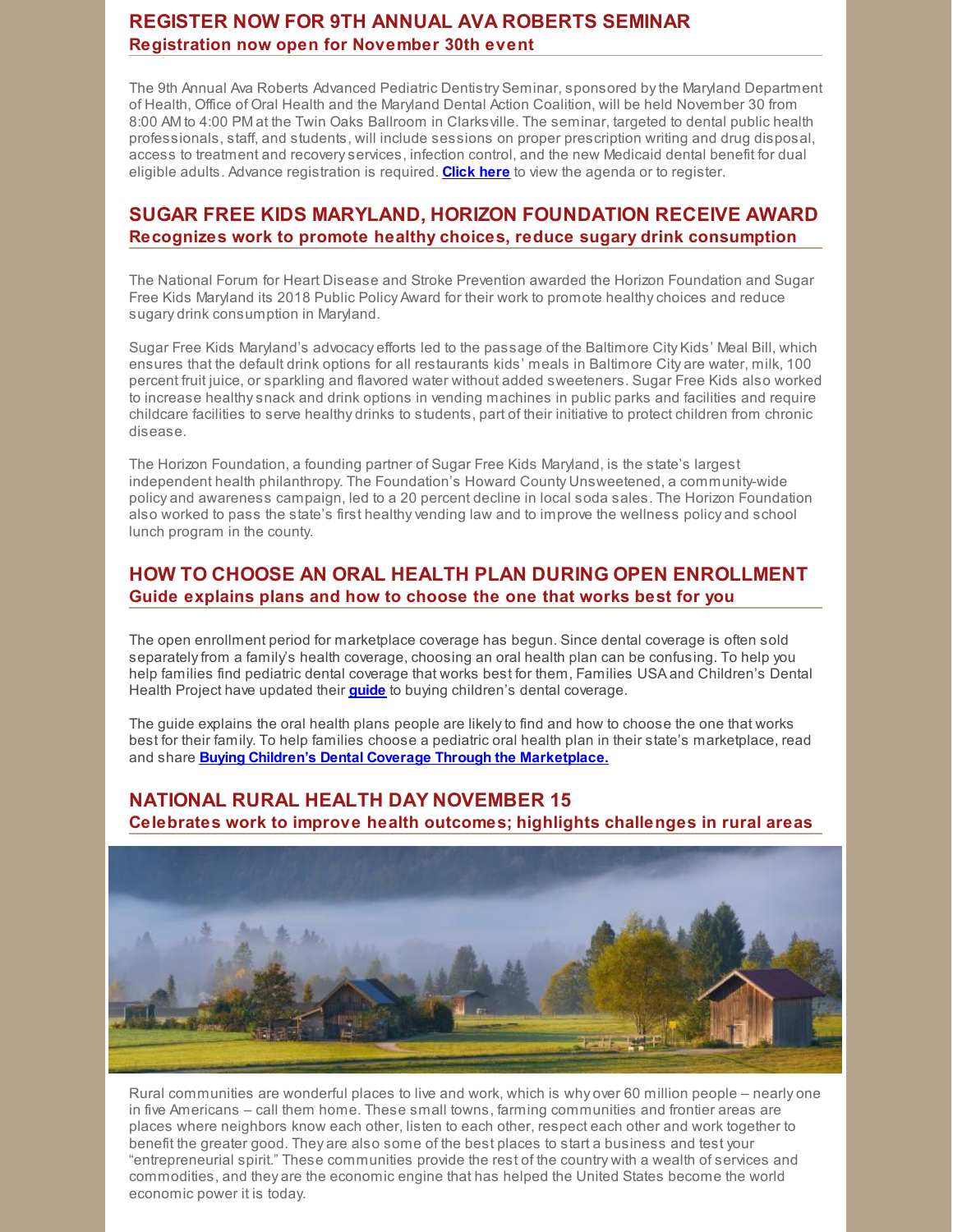These rural communities also have unique healthcare needs. Today more than ever, rural communities must address accessibilityissues, a lack of healthcare providers, the needs of an aging population suffering from a greater number of chronic conditions, and larger percentages of un- and underinsured citizens. And rural hospitals – which are often the economic foundation of their communities in addition to being the primary providers of care – struggle daily as declining reimbursement rates and disproportionate funding levels make it challenging to serve their residents.

That is whythe National Organization of State Offices of Rural Health sets aside the third Thursday of every November – November 15, 2018 – to celebrate National Rural Health Day. First and foremost, National Rural Health Dayis an opportunityto "Celebrate the Power of Rural" by honoring the selfless, communityminded, "can do" spirit that prevails in rural America. But it is also a chance to bring to light the unique healthcare challenges that rural citizens face – and showcase the efforts of rural healthcare providers, State Offices of Rural Health and other rural stakeholders to address those challenges. To learn more, **click [here.](http://www.powerofrural.org/)**

# **FDA LAUNCHES "THE REAL COST" CAMPAIGN Effort aims to educate youth about the dangers of e-cigarettes**



*Although e-cigarettes may not contain tobacco, they do contain nicotine. Vaping, like traditional smoking, can be highly addictive and detrimental to your oral health. When vapor is inhaled, vaporized nicotine directly enters oral tissues, which can lead to dry mouth, tooth decay, tissue death, and gum disease. Nicotine, which acts as a stimulant, can also cause teeth grinding, which damages the surface of the teeth and can cause bite- and jaw-related problems. Vaping has oral health risks, so the more you vape, the more important it is to see your dentist regularly.*

In the latest of a series of actions to address

the epidemic of youth e-cigarette use, the U.S. Food and Drug Administration launched "The Real Cost" Youth E-Cigarette Prevention Campaign, a new, comprehensive effort aimed at educating kids about the dangers of e-cigarettes. The campaign targets nearly 10.7 million youth, aged 12-17, who have used ecigarettes or are open to trying them, and features hard-hitting advertising on digital and social media sites popular among teens, as well as placing posters with e-cigarette prevention messages in high schools across the nation.

"HHS is committed to comprehensive efforts to protect America's youth from the dangers of using any tobacco or nicotine-containing products. We congratulate the FDA on the launch of this new, hard-hitting campaign about the risk of addiction and other health consequences that can result from youth using ecigarettes. This public education campaign will reach teens directly and complement the aggressive steps the FDA is taking to crack down on the sale and marketing of e-cigarettes to minors," said HHS Secretary Alex Azar.

Over the past several years, e-cigarettes were the most commonly used tobacco product byyouth. In fact, more than 2 million middle and high school students were current users of e-cigarettes in 2017, and the FDA now believes that youth use of e-cigarettes is reaching epidemic proportions.

With its tagline, "Know the Real Cost of Vaping," the campaign aims to educate youth that using ecigarettes, just like cigarettes, puts them at risk for addiction and other health consequences. The messages highlight that nicotine can rewire the brain to crave more nicotine, particularly because adolescent brains are still developing. Other messages highlight that e-cigarettes, among other things, can contain dangerous chemicals such as: acrolein, a chemical that can cause irreversible lung damage; formaldehyde, a cancer-causing chemical; and toxic metal particles, like chromium, lead and nickel, which can be inhaled into the lungs.

"The FDA has a successful track record of using compelling, science-based public education campaigns to encourage kids to rethink their relationship with tobacco and is bringing the same approach to these new efforts to prevent youth use of e-cigarettes," said Mitch Zeller, J.D., director of the FDA's Center for Tobacco Products. "E-cigarette use among youth is a tremendous concern and this new campaign will allow us to effectively communicate the dangers of these products to teens. Public education is a critical component of our ongoing work to prevent youth use of tobacco products and complements our enforcement and regulatory efforts to protect kids."

"The Real Cost" Youth E-Cigarette Prevention Campaign is a nearly \$60 million effort funded by user fees collected from the tobacco industry, not bytaxpayer dollars. Initial e-cigarette prevention content first debuted in October 2017.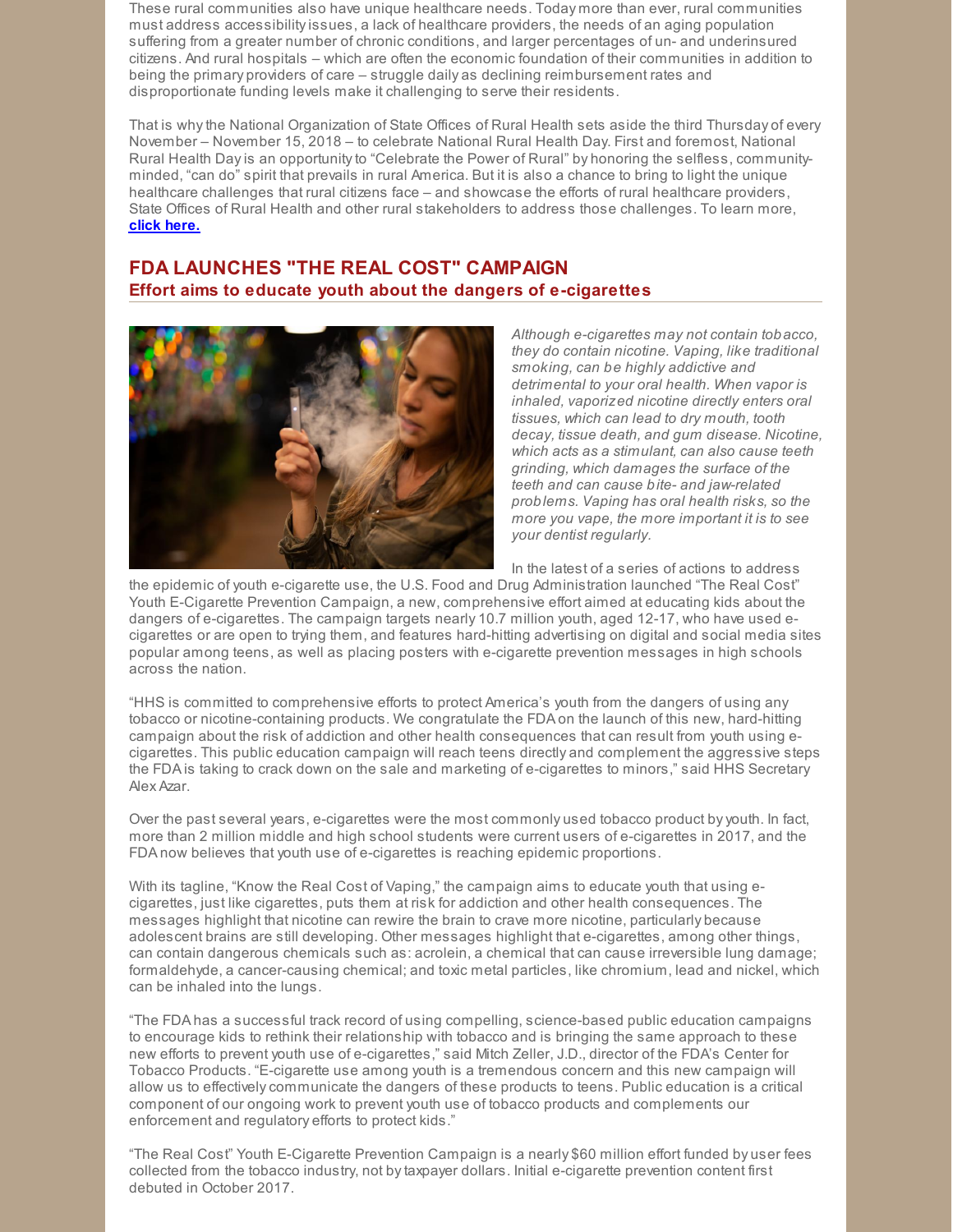# **CHRC ISSUES CALL FOR PROPOSALS \$5.9 million in new grant funding available in FY 2019**

The Maryland Community Health Resources Commission (CHRC) has issued its FY 2019 Call for Proposals (RFP), which looks to support programs that preserve or enhance the state's abilityto serve vulnerable populations regardless of insurance status; promote health equity byreducing health disparities and addressing the social determinants of health; and support community-based projects that are innovative, sustainable, and replicable. The CHRC anticipates awarding approximately \$5.9 million in new grant funding this fiscal year.

This year's RFP looks to support three categories of programs:

- 1. Promoting delivery of essential health care services: primary/preventative care services, dental services, and women's health care services;
- 2. Addressing the heroin and opioid epidemic through integrated behavioral health service delivery; and
- 3. Promoting food security and addressing childhood and family obesity.

Letters of Intent (LOI) will be due on November 13 (12 noon), and full grant proposals will be due December 17 (12 noon). Grant awards are expected to be made bythe CHRC in mid-February 2019. A copy of the RFP can be found **[here.](https://health.maryland.gov/mchrc/Pages/notices.aspx.)**

# **ADA FOUNDATION INVITES LETTERS OF INQUIRY FOR \$80K GRANT LOIs for Access to Health Care for People with Special Needs Grant due November 30**

The ADA Foundation is inviting nonprofit organizations that provide oral health services to patients with special needs to submit a letter of intent to receive a grant of up to \$80,000.

The Access to Oral Health Care for People with Special Needs Grant will provide funding to nonprofits that use innovative methods to provide oral health care services to people with physical and/or mental conditions that prohibit or complicate the provision of dental care in a routine setting. The grant is possible with funds made available from Henry Schein Cares.

Organizations have until Nov. 30 to submit a letter and the ADA Foundation mayinvite applicants to complete a full or multi-year proposal in early 2019.

For more information and to submit the letter, **[click](https://www.adafoundation.org/en/how-to-apply/access-to-care#specialneeds) here** or visit **[ADAFoundation.org](http://www.adafoundation.org)**, click on "How to Apply" then "Access to Care."

# **NOHC ISSUE CALLS FOR SEMINAR, WORKSHOP PROPOSALS**

The planning committee for the 2019 National Oral Health Conference, to be held April 15-17 in Memphis, TN, invites proposals for seminars and workshops addressing medical/dental integration; oral health programs/health promotion; new and emerging practices; policy/advocacy; surveillance/epidemiologyrelated to dental public health. Seminar submissions will be considered for either a plenary or a concurrent session. This invitation is not for individual oral, poster or roundtable abstracts. The requests for poster and oral abstracts and roundtable abstracts will be issued in a separate call. Click on the links for **[details](https://www.astdd.org/docs/2019_Call_for_Seminar_and_Workshop_Final.pdf)**, **seminar and [workshop](https://www.astdd.org/docs/2019_Seminar_and_Workshop_Session_Formats.pdf) formats**, or to **submit a [proposal](https://www.conferenceabstracts.com/cfp2/login.asp?EventKey=NSEDXPRL)**. Submissions must be received by no later than 11:45 PM EST on November 2, 2018.



# **VILLAGE DENTAL CENTER SEEKS PART-TIME DENTIST**

The Village Dental Center, a free-standing dental office in Salisbury, MD operated bythe Wicomico County Health Department, is seeking a part-time dentist to provide comprehensive dental care to children and pregnant women covered bythe Maryland Healthy Smiles program. Services include, but are not limited to, hygiene, composite restorations, stainless steel and PFM crowns and routine extractions. Requirements include a current Maryland dental license, DEA permit, CDS permit, liabilityinsurance and Eprep credentials. For further information, please contact Sheila M. Hammond at **[sheila.hammond@maryland.gov.](mailto:sheila.hammond@maryland.gov)**

# **MDAC MEMBER MEETING SCHEDULED FOR DECEMBER 10, 2018**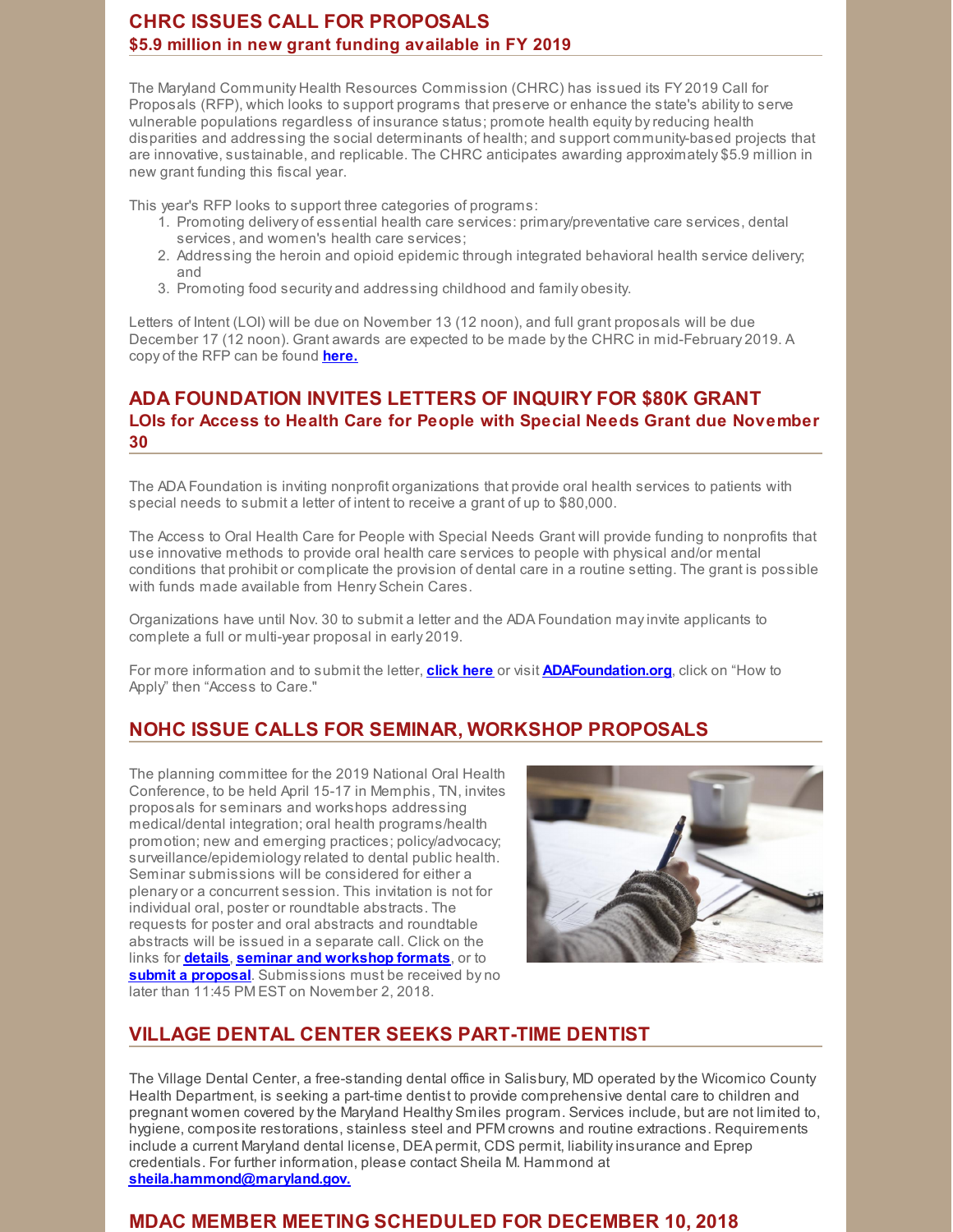Save the date for the December 10, 2018 MDAC members' meeting, to be held from 5:00 PM - 7:00 PM at the Maryland State Dental Association (MSDA) in Columbia, MD.

We want to make our members' meetings productive and meaningful for you. If you have interest in topics that you would like MDAC to address at its members meetings, we'd love to hear from you! Please e-mail your suggestions to **[info@mdac.us.](mailto:info@mdac.us)**

# **"Our health care system doesn't reflect the fact that oral health is integral to our overall health."**

**-** *Mary Otto, Journalist and Author*

# **NEWS**

**[Science](https://www.nbcnews.com/news/us-news/science-says-fluoride-water-good-kids-so-why-are-these-n920851) Says Fluoride in Water is Good for Kids. So Why are These Towns [Banning](https://www.nbcnews.com/news/us-news/science-says-fluoride-water-good-kids-so-why-are-these-n920851) It?**

**Hate Going to the Dentist? Temple [Researchers](http://www2.philly.com/philly/health/dental-anxiety-phobia-dentist-temple-uinversity-20181001.html) Are Tackling Dental Phobia**

**Senate [Passes](https://www.ada.org/en/publications/ada-news/2018-archive/october/senate-passes-action-for-dental-health) Action for Dental Health**

**Statement from FDA [Commissioner](https://www.fda.gov/NewsEvents/Newsroom/PressAnnouncements/ucm620791.htm) Scott Gottlieb, M.D., on Launch of 'The Real Cost' Youth E-Cigarette Prevention Campaign Amid Evidence of Sharply Rising Use Among Kids**

**Why Does a [Wound](https://www.youtube.com/watch?v=QE74lbTWWF0) in Your Mouth Heal Faster Than a Wound on Your Skin?**

# **ARTICLES**

**OHA Maryland State Spotlight: Data [Reinforces](https://oralhealthamerica.org/astateofdecay/spotlights/2018/state-spotlight-maryland/) the Need for Dental**

**ASTDD White Paper: Opportunities for Improving Oral Health and Chronic Disease Program Collaboration and [Medical-Dental](https://www.astdd.org/docs/opportunities-for-improving-oh-and-cd-integration-white-paper.pdf) Integration**

**Health, Income, & [Poverty:](https://www.healthaffairs.org/do/10.1377/hpb20180817.901935/full/#.W71WSCHifSl.twitter) Where We Are & What Could Help**

**Integration of Oral Health and Primary Care: [Communication,](https://nam.edu/integration-of-oral-health-and-primary-care-communication-coordination-and-referral/) Coordination and Referral**

**[Policy-Community](https://www.communitycatalyst.org/blog/policy-community-partnerships-in-oral-health-advocacy-an-example-in-celebration-of-national-hispanic-heritage-month#.W8CwRntKiUl) Partnerships in Oral Health Advocacy: An Example in Celebration of National Hispanic Heritage Month**

**ADA Adopts Policy [Supporting](https://www.ada.org/en/publications/ada-news/2018-archive/october/ada-adopts-policy-supporting-hpv-vaccine) HPV Vaccine**

**Oral Cancer: What to Do If [Something](https://jada.ada.org/article/S0002-8177(17)30656-6/fulltext) Unusual Shows Up**

# **2018-2023 MARYLAND ORAL HEALTH PLAN GOALS**

# **Maryland Oral Health Plan**  $2018 - 2023$





Framework to Improve the Oral Health of All Marylanders

Maryland Dental<br>Action Coalition

The 2018-2023 Maryland Oral Health Plan outlines 11 oral health goals in three key areas:

#### **Access to oral health care:**

- All Maryland children have comprehensive dental insurance coverage through public (Medicaid/MCHP) or private insurance.
- All Maryland adults have comprehensive dental insurance coverage through Medicaid or private insurance.
- All Maryland residents have a dental home.
- **Strengthen the oral health safety net** provider system.
- Integrate the oral health care system within the medical health care system.

#### **Oral disease and injury prevention:**

Use data to advance optimal oral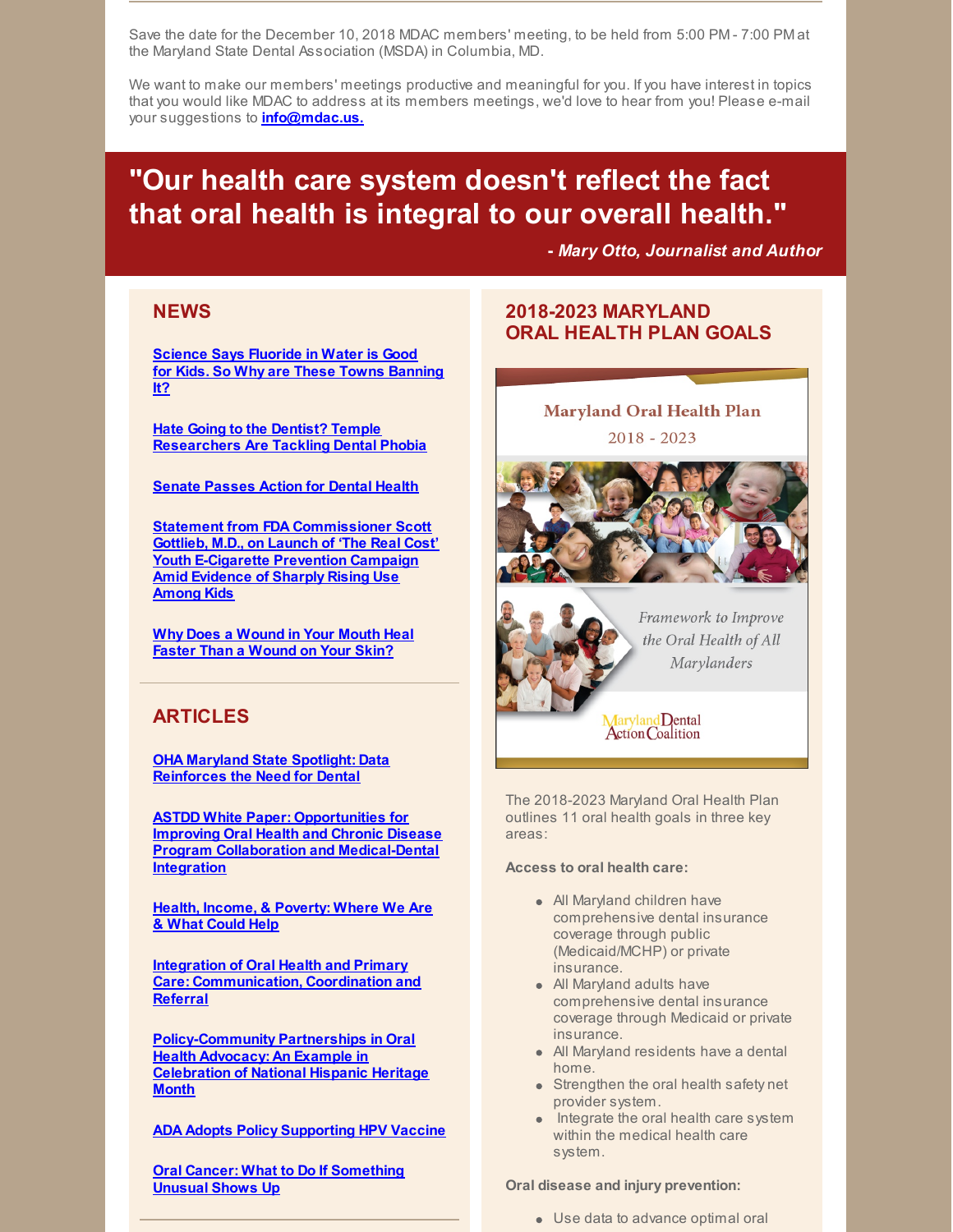# **EVENTS**



**9th Annual Ava Roberts [Advanced](https://9thavarobertsseminar.eventbrite.com) Pediatric Dentistry Seminar November 30, 2018**

**MDAC Members' Meeting December 10, 2018, 5:00 PM - 7:00 PM**

**American Public Health [Association](https://www.apha.org/events-and-meetings/apha-calendar/2018/apha-annual-meeting-and-expo) Annual Meeting, November 10-14, 2018**

**NNOHA Annual [Conference,](http://www.cvent.com/events/2018-nnoha-annual-conference/event-summary-afb52677ee634eeda8443182f1aca9d4.aspx) November 11- 14, 2018**

**[Gerontological](https://www.geron.org/meetings-events/gsa-2018-annual-scientific-meeting) Society of America Annual Scientific Meeting, November 14-18, 2018**

**National Rural Health Day, [November](http://www.powerofrural.org/) 15, 2018**

**6th Annual [HPV-Related](https://www.eventbrite.com/e/6th-annual-hpv-related-cancer-summit-tickets-49905986148?aff=ebdssbdestsearch) Cancer Summit, November 30, 2018**

**MDDH's Office of Minority Health and Health Disparities 15th Annual Health Equity [Conference,](https://health.maryland.gov/mhhd/Pages/home.aspx) December 6, 2018**

**OSAP Dental [Infection](https://www.osap.org/page/2019BootCamp#Register) Control Boot Camp™ 2019, Januarty 23-25, 2019**

**American Institute for Dental Public Health Annual [Colloquium,](http://aidph.org/colloquium) January 24-25, 2019**

**CMS Quality [Conference:](https://bizzell.regfox.com/2019-cms-registration-site) Innovating for Value and Results, January 29-31, 2019**

**20th Annual National Quality Forum [Conference,](http://www.cvent.com/events/2019-national-quality-forum-annual-conference-answering-the-call-results-that-matter-in-quality-and-/event-summary-a145e92db6d04fd28ec370c8ce8d5afc.aspx?RefID=Summary&utm_source=informz&utm_medium=email&utm_campaign=2019_annual_conference) March 24-26, 2019**

#### **WEBINARS**

**Since You Asked: [Persuading](https://events-na5.adobeconnect.com/content/connect/c1/951358841/en/events/event/shared/1480695977/event_registration.html?sco-id=1973365058&_charset_=utf-8) Parents that HPV Vaccine is Safe and Effective in Practice, November 1, 2018**

**Time to Act: Young Adults, [Periodontal](https://register.gotowebinar.com/register/6111001358022633474) Disease, and Blood Pressure, November 12, 2018**

health for all Marylanders.

- Improve public awareness of oral disease and injury prevention.
- Promote community-based oral disease and injury prevention programs.

#### **Oral health literacy and education:**

- $\bullet$  Increase understanding of the relationship between oral health and overall health, and promote good oral health practices and access to oral health care.
- Improve collaboration between oral health and other health and human services providers so that patients understand how to navigate the oral health care system and establish a dental home.
- Educate medical professionals and students about the importance of the oral/systemic connection and foster collaboration between medical and dental disciplines and communities.

#### **[Download](http://www.mdac.us/2018_01_14/MD_OHP_2018_0102.pdf) the plan now!**

The Maryland Oral Health Plan is financially supported bythe Maryland Department of **Health** 

# **WEBCASTS**

**What is the Defining Line Between Policy and [Advocacy?](https://astdd.adobeconnect.com/_a933923135/p80h2cqugap1/?proto=true)**

**ASTDD: Chronic [Disease](https://astdd.adobeconnect.com/_a933923135/pqkumkkq99o5/?proto=true) and Older Adult Oral Health**

**ADA: [Controlling](https://www.youtube.com/watch?v=qlICkK-61ng&feature=youtu.be) Dental Caries with Silver Diamine Fluoride**

**NACDD October General Member Webinar: Models of [Collaboration](https://vimeo.com/297315349) Between Oral Health and Chronic Disease Programs in States**

#### **CONTINUING EDUCATION**

**How to Conduct and Publish Systematic Reviews and [Meta-Analyses:](https://ebd.ada.org/en/education/courses/systematic-reviews?utm_source=pastEBD&utm_content=SRworkshop&utm_medium=email) An Interactive Workshop, November 8-10, 2018**

**[Maintaining](http://ebusiness.ada.org/education/viewcourse.aspx?id=85) Your Sanity and Practice Viability as a Medicaid Provider: Embracing Program Integrity**

**Health and Wellness @ the Library: The Essentials of Providing [Consumer](https://nnlm.gov/classes/healthwellness) Health Services**

**OHRC: [School-Based](https://www.mchoralhealth.org/Dental-Sealant/) Dental Sealant**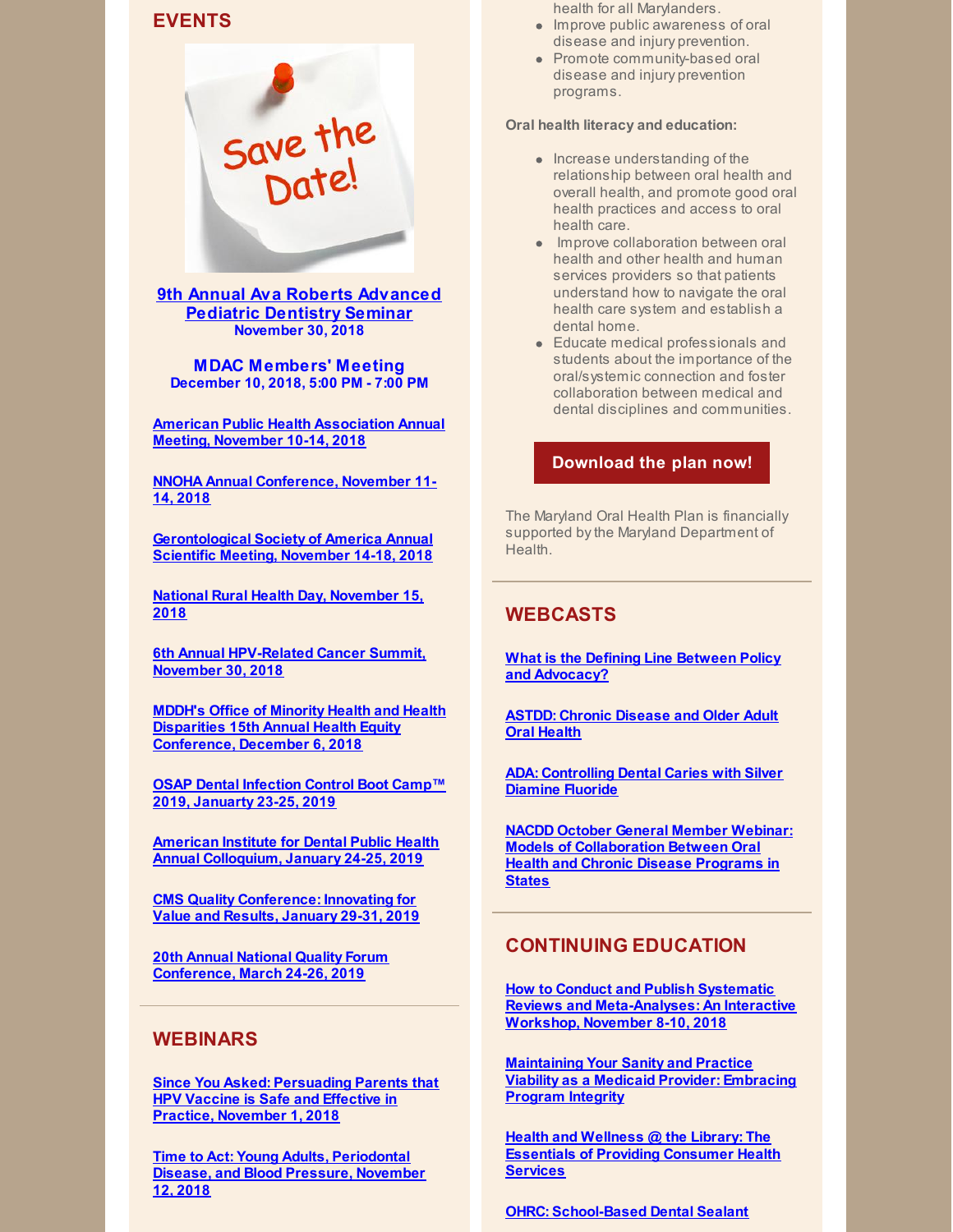**Inclusion of Athletic Trainers into Schoolbased Health Centers: Next Steps in [Interprofessional](https://register.gotowebinar.com/register/151094181481854211) Practice and Community Health, November 19, 2018**

#### **Programs**

# **Support Maryland Dental Action Coalition Inc.**

When you shop at smile.amazon.com, Amazon donates.

Go to smile.amazon.com

amazonsmile

# **ORAL HEALTH RESOURCES**

# **ACCESS TO ORAL HEALTH CARE**

**Medicaid**

**Health Coverage Matters for Children: The Role of Medicaid in the Healthy [Development](https://familiesusa.org/sites/default/files/product_documents/MCD_Medicaid-and-Kids_Issue-Brief.pdf) of America's Children**

**Medicaid and Children's Health Insurance Program (CHIP) [Scorecard](https://www.medicaid.gov/state-overviews/scorecard/index.html)**

**Medicaid Provider [Reference](https://www.ada.org/en/public-programs/action-for-dental-health/strengthening-the-dental-safety-net/medicaid-provider-reference-guide) Guide**

**State Strategies to [Incorporate](https://nashp.org/wp-content/uploads/2018/07/Dentaquest-Report-Final.pdf) Oral Health into Medicaid Payment and Delivery Models for People with Chronic Medical Conditions**

#### **Medicare**

**An Oral Health Benefit in [Medicare](https://familiesusa.org/sites/default/files/product_documents/Medicare_Dental_White_Paper.pdf) Part B: It's Time to Include Oral Health in Health Care**

**[America's](https://familiesusa.org/product/america%E2%80%99s-seniors-deserve-dental-coverage-medicare-martha%E2%80%99s-story) Seniors Deserve Dental Coverage in Medicare: Martha's Story**

**Oral Health America [Medicare](https://oralhealthamerica.org/participate/take-action/medicaretoolkit/) Dental Toolkit**

**Policy**

**OH2020: [Improving](http://files.constantcontact.com/f29af31a201/b628f6ff-e5e8-4aeb-9520-7b92e915a3d9.pdf) Systems to Ensure Oral Health for All**

**Four Ways Our Health Care Is at Risk in the Supreme Court [Nomination](https://familiesusa.org/product/four-ways-our-health-care-risk-supreme-court-nomination-fight) Fight**

**Trump [Administration](https://familiesusa.org/product/trump-administration-threatens-health-care-immigrant-families-including-us-citizen-children) 'Public Charge' Rule Threatens Health Care for Immigrant Families, Including U.S. Citizen Children**

# **RURAL HEALTH**

**NRHA Policy Brief: [Improving](https://www.ruralhealthweb.org/NRHA/media/Emerge_NRHA/Advocacy/Policy documents/05-11-18-NRHA-Policy-Improving-Rural-Oral-Health-Access.pdf) Rural Oral**

### **ORAL DISEASE AND INJURY PREVENTION**

**AAP: HPV [Champion](https://www.aap.org/en-us/advocacy-and-policy/aap-health-initiatives/immunizations/HPV-Champion-Toolkit/Pages/HPV-Champion-Toolkit.aspx?utm_source=MagMail&utm_medium=email&utm_term=dteigiser@mdac.us&utm_content=Campaign for Dental Health %28August 2018%29&utm_campaign=Life is Better With Teeth - August 2018) Toolkit**

**[Oropharyngeal](https://www.aap.org/en-us/Documents/AAP_OPC_HPV_5KeyPoints_final.pdf?utm_source=MagMail&utm_medium=email&utm_term=dteigiser@mdac.us&utm_content=Campaign for Dental Health %28August 2018%29&utm_campaign=Life is Better With Teeth - August 2018) Cancer (OPC) and HPV Prevention in Children**

**Answering Questions About HPV Vaccine: A Guide for Dental [Professionals](https://www.aap.org/en-us/Documents/AAP_OPCHPV_WhatDentalProsNeedToKnow_final.pdf?utm_source=MagMail&utm_medium=email&utm_term=dteigiser@mdac.us&utm_content=Campaign for Dental Health %28August 2018%29&utm_campaign=Life is Better With Teeth - August 2018)**

**ASTDD Best Practice [Approach](https://www.astdd.org/use-of-fluoride-in-schools/) Report: Use of Fluoride in Schools**

**ASTDD Emergency [Preparedness](https://www.astdd.org/emergency-preparedness-manual/) Manual**

# **ORAL HEALTH LITERACY AND EDUCATION**

**Oral Health Care During [Pregnancy:](https://phpa.health.maryland.gov/oralhealth/Pages/Oral_Health_and_Pregnancy.aspx) Practice Guidance for Maryland's Prenatal and Dental Providers**

**Oral Health During Pregnancy: Oral Health's [Unanswered](https://s3.amazonaws.com/cdhp/UQ+Brief+series/CDHP_IB_Final+Version.pdf) Questions**

**Hallways to Health: Creating a [School-Wide](https://tools.sbh4all.org/t/hallways-to-health/) Culture of Wellness**

**CDC: Tips for [Teachers](https://www.cdc.gov/healthyschools/npao/pdf/tips-for-teachers.pdf)**

**AAP: [Protect](https://www.aap.org/en-us/about-the-aap/aap-press-room/campaigns/tiny-teeth/Pages/default.aspx?utm_source=MagMail&utm_medium=email&utm_term=hrussinof@aap.org&utm_content=SOOH Newsletter August 2018&utm_campaign=AAP Section on Oral Health Newsletter - August 2018) Tiny Teeth Toolkit**

**[Fluorosis](https://ilikemyteeth.org/wp-content/uploads/2014/10/FluorosisFactsForFamilies.pdf) Facts (English)**

**Datos Sobre la [Fluorosis](https://ilikemyteeth.org/wp-content/uploads/2014/12/FluorosisFactsForFamilies-Spanish.pdf) (Spanish)**

**Common [Questions](https://ilikemyteeth.org/wp-content/uploads/2018/06/CommonQuestionsAboutFluoride.pdf) About Fluoride (English)**

**[Preguntas](https://ilikemyteeth.org/wp-content/uploads/2014/12/CommonQuestionsAboutFluoride-Spanish.pdf) Comunes Sobre el Fluoruro (Spanish)**

**[Success](http://mnchwalliance.org/wp-content/uploads/2012/12/Oral_Health_Road_Map_FINAL.pdf) with CHWs: Oral Health Road Map**